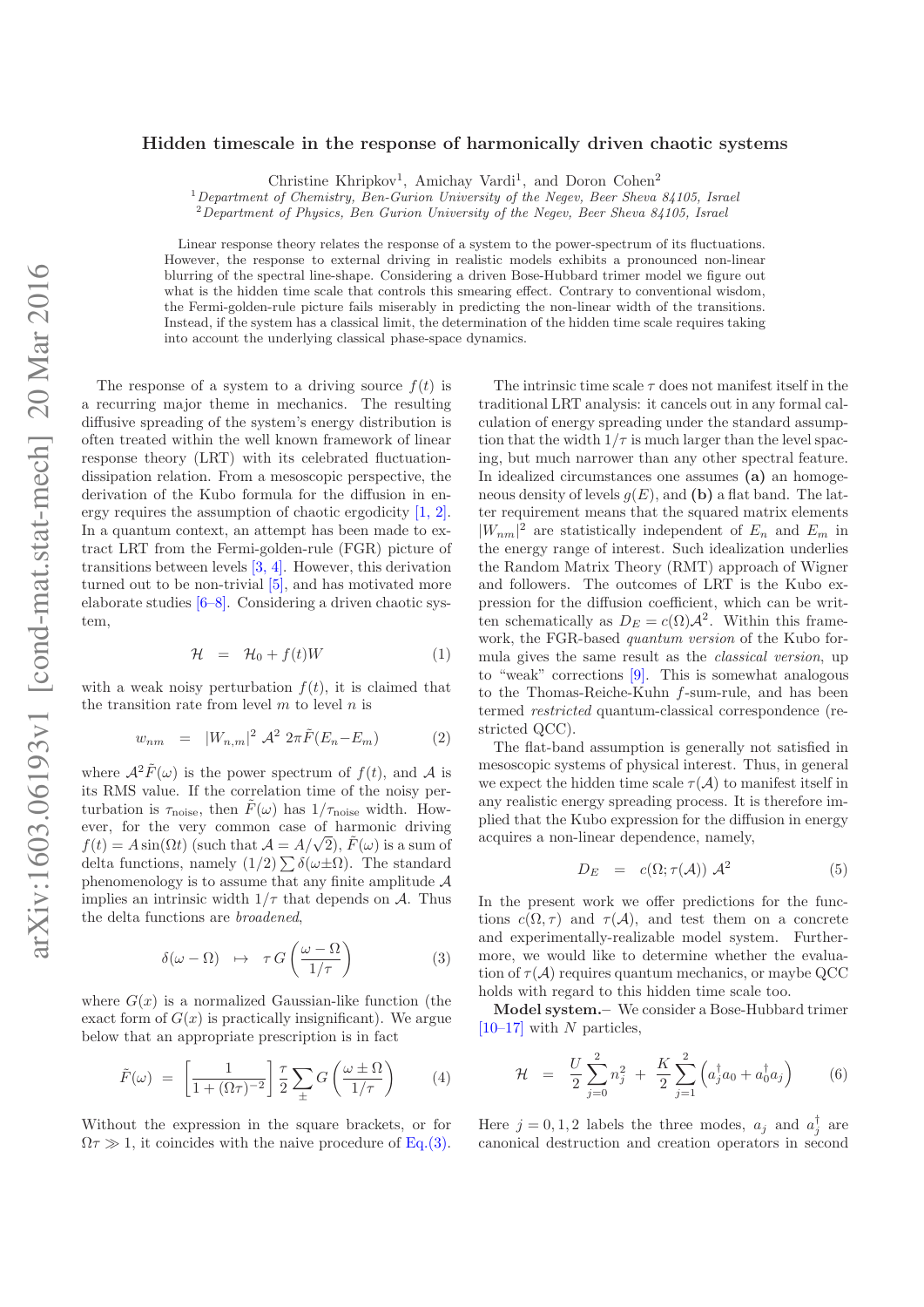quantization,  $K$  is the hopping frequency, and  $U$  is the on-site interaction. This system is the minimal Bose-Hubbard model admitting chaos. The dynamics of the undriven system at any given energy  $E$  is determined by a single dimensionless parameter  $u = UN/K$ . The classical limit is attained as  $N \to \infty$  while u is kept constant. At this limit quantum fluctuations diminish and the field operators  $a_i$  may be replaced by c-numbers. We identify the chaotic regions in the  $\{E, u\}$  parameter space from the quantum level spacing statistics, using either the Brody-parameter map [18] or the adjacent level spacing correlation function [19], as detailed in references [20, 21]. Further verification of chaoticity is obtained from the classical Poincare sections at the same parameter values. Below we take  $u = 3$  and initiate the system in the middle of the energy spectrum, i.e.  $\varepsilon(t=0) = 1/2$ where  $\varepsilon \equiv E/(E_{\text{max}} - E_{\text{min}})$  and  $E_{\text{min,max}}$  denote the extremal energies of the spectrum at the pertinent value of u. This choice ensures the chaotic dynamics of the undriven trimer system.

The trimer of Eq. (6) is subjected to weak harmonic driving via its hopping term, as in [20], namely,  $(K/2) \mapsto (K/2) + A \sin \Omega t$ , and hence the perturbation term in Eq.(1) is  $W = \sum_{j=1}^{2} \left( a_j^{\dagger} a_0 + a_0^{\dagger} a_j \right)$ .

Band profile.– The classical power spectrum of the perturbation  $W$  in the absence of driving can be obtained by calculating the Fourier transform of  $\langle W(t)W(0)\rangle$  for a long ergodic trajectory. It corresponds to the quantum spectral function

$$
\tilde{C}(\omega) = \sum_{n(\neq m)} |W_{nm}|^2 2\pi \delta (\omega - (E_n - E_m)) \qquad (7)
$$

with an implicit averaging over the reference state  $m$ within the energy window of interest. A rough but pedagogical way to write this formula is  $\tilde{C}(\omega) = 2\pi g(E)|W|^2$ where  $q(E)$  is the density of states. It shows that the power-spectrum reflects the band-profile of the perturbation matrix.

Common random matrix models assume that the band profile is flat, in the sense that a band  $|\omega| < \Delta_b$  can be defined, within which all matrix elements are comparable in size. The bandwidth for strongly chaotic systems is related to the classical correlation time, namely  $\Delta_b = 2\pi/\tau_{cl}$ . However, the classical power spectrum of the Bose-Hubbard trimer (top panel of Fig. 1) is by no means flat, because the model system is not strongly chaotic. Thus, the correlation time and the bandwidth are quantitatively ill-defined. This is in fact the typical situation for any realistic non-artificial model of physical interest.

Transition rates for low drive frequencies.– The FGR implies that the transition rate from an initial level  $E_m$  to another level  $E_n$  is  $w = 2\pi |W|^2 \mathcal{A}^2 \tau$ , where  $\mathcal{A}^2\tau$  and  $|W|^2$  are the intensity of the driving source and the associated coupling strength for the pertinent tran-



FIG. 1: (color online) The classical power spectrum of the fluctuating driving force (upper panel), and the frequency dependence of the instantaneous energy variance at  $Kt = 50$  for various drive intensities (lower panel). Units of time are chosen such that  $K = 1$ . Results for both classical (solid lines) and quantum (markers) simulations are presented. The black solid line in the lower panel corresponds to the standard LRT prediction  $D_E \approx \Omega^2 \tilde{C}(\omega = \Omega)$ .

sition frequency. While this estimate is valid in the high frequency range  $\Omega \gg 1/\tau$ , we argue below that for the purpose of energy-spreading analysis this rule should be extended as:

$$
w = 2\pi |W|^2 \times \begin{cases} (\mathcal{A}\Omega)^2 \tau^3 & \text{for } \Omega \tau \ll 1\\ \mathcal{A}^2 \tau & \text{for } \Omega \tau \gg 1 \end{cases} \tag{8}
$$

Interpolation between the low-frequency ("DC") and high-frequency ("AC") regimes, then leads to the expression in the square brackets of Eq. (4). Note that the normalization of  $\mathcal{A}^2 F(\omega)$  in the AC regime reflects the variance of the amplitude  $Var[f] = \mathcal{A}^2$ , while in the DC regime it reflects the variance of the sweep rate  $Var[f] = (\mathcal{A}\Omega)^2$ .

In order to understand the DC extension of Eq.  $(8)$ , consider first a flat-band within the energy range  $|E_n - E_m - \Omega| \lesssim (1/\tau)$ . This band contains  $\mathcal{N} \approx (1/\tau) g(E)$  levels. The standard AC expression implies that the total FGR rate

$$
\Gamma = \mathcal{N}w = 2\pi \mathcal{A}^2 |W|^2 g(E) \tag{9}
$$

is independent of Ω. This is clearly false in the DC regime, because the rate of transitions should vanish in the adiabatic limit. The proper procedure in the DC regime, is to switch from the fixed-basis to the adiabaticbasis representation (for details see  $[6-8]$ ). Consequently A and W are transformed as  $A \mapsto (A\Omega)$  and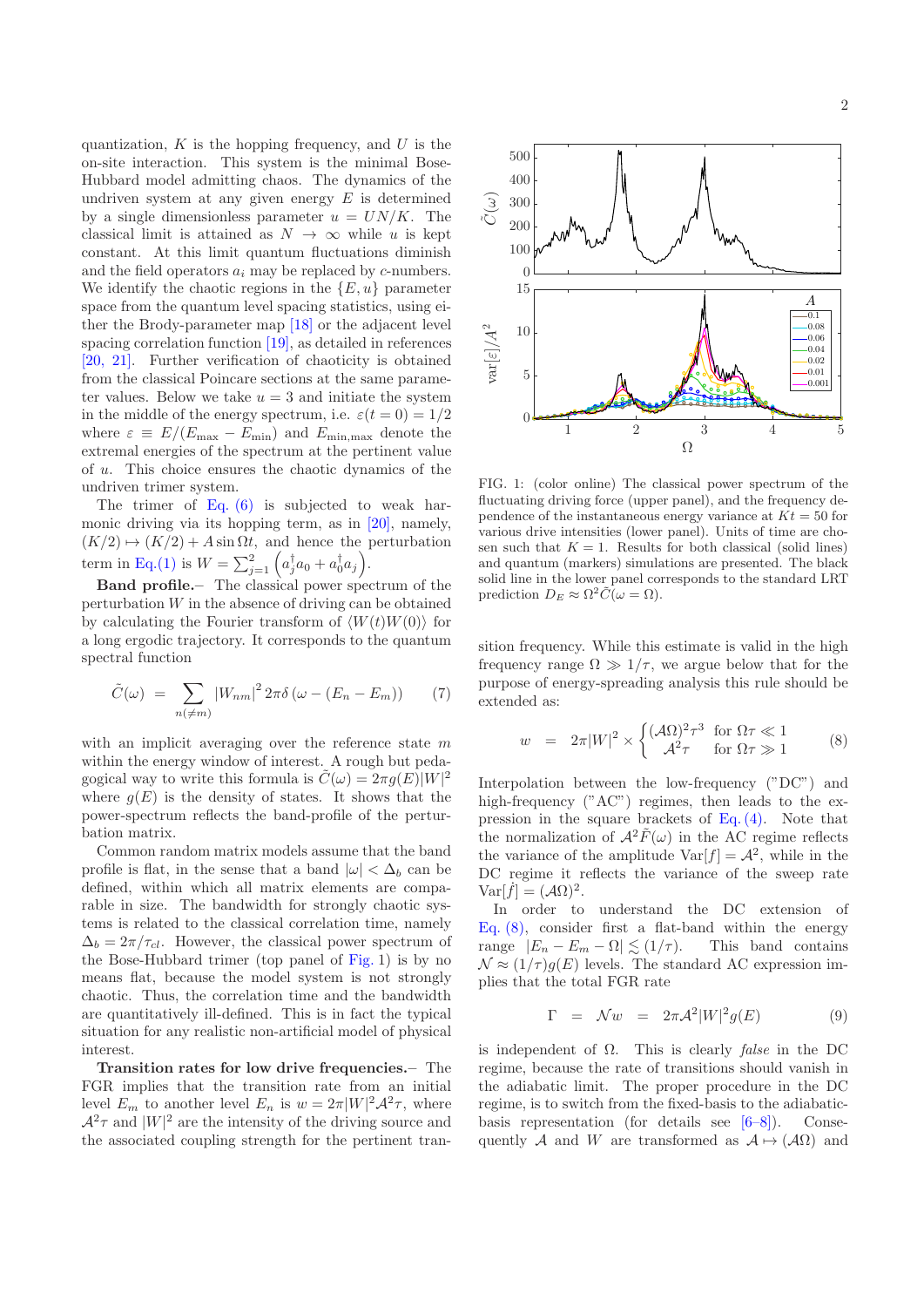$W \mapsto (W/\omega)$ . Thus, with  $\omega \sim (1/\tau)$  the AC formula is replaced by the DC version of  $Eq. (8)$ . It is implied that  $\tilde{\Gamma} = (\Omega \tau)^2 \Gamma \propto (A\Omega)^2$  is the effective "level broadening". This DC broadening depends on the sweep rate  $| \dot{f} | \sim (A\Omega)$ , in contrast to the AC broadening that depends predominantly on A.

The diffusion coefficient.– The diffusion coefficient characterizes the second-moment of the spreading process, namely,  $(\delta E)^2 = 2D_E t$ . In the AC regime it is estimated as  $D_E \sim \Gamma \Omega^2$ , while in the DC regime it is estimated as  $D_E \sim \tilde{\Gamma}(1/\tau)^2$ . Therefore, under a flat-band assumption we get formally the same expression in both regimes, and the  $\tau$  dependence cancels out.

When  $\tilde{C}(\omega)$  is not flat, a more careful calculation is required, accounting for the  $\omega$  dependence of the rates  $w_{nm}$ in Eq. $(2)$ . Summing over all the possible transitions we obtain Eq.(5) with

$$
c(\Omega, \tau) = \int_0^\infty \omega^2 \tilde{C}(\omega) \tilde{F}(\omega) d\omega \qquad (10)
$$

This formula is often used to evaluate the decay rates of systems subjected to noisy perturbations, as in the Zeno and anti-Zeno effects  $[22]$ . It implies  $\tau$ -sensitivity in realistic models where the flat-band assumption is inapplicable. Hence we anticipate the existence of the hidden time scale  $\tau$  to be exposed.

Long-time energy spreading.– Given the diffusion coefficient  $D<sub>E</sub>$  the long time evolution of the system's energy distribution can be deduced. LRT is based on the observation that upon coarse-graining the coherent transitions become stochastic-like  $[4-9]$ , hence the time evolution of the probabilities  $p_n(t) = |\langle n | \psi(t) \rangle|^2$  obeys a master equation:

$$
\frac{d}{dt}p_n = \sum_m w_{nm} (p_m - p_n) , \qquad (11)
$$

where the transition rates are given by  $Eq. (2)$ . From here one deduces the Fokker-Planck equation (FPE) for the diffusion in energy space [20, 23–29]:

$$
\frac{d}{dt}\rho(E) = \frac{d}{dE}\left[g(E)D_E\frac{d}{dE}\left(\frac{\rho(E)}{g(E)}\right)\right] ,\qquad(12)
$$

where  $\rho(E)$  is the coarse-grained density that is associated with  $p_n$ , and  $g(E)$  is the density of states.

Prediction for the hidden time scale.– In order to calculate  $D_E$  using Eq.(10) with Eq.(4) we have to know how  $\tau$  depends on  $\mathcal A$  and  $\Omega$ . We first attempt to propose a self-consistent prediction:

$$
\frac{1}{\tau} = \min \left\{ \Gamma, \left( \Omega^2 \Gamma \right)^{1/3}, \ cA \right\} \tag{13}
$$

where  $c$  is a constant that is determined by the classical dynamics in phase-space. The first entry in Eq.(13) is the



FIG. 2: (color online) The time evolution of the classical (solid line) and quantum (circles) energy variance is compared with the evolution that is generated by the master equation  $Eq.(11)$ for several values of  $1/\tau$  (dashed lines). Such plots are used to determine the best-fit  $\tau$  via a least-mean-square procedure.



FIG. 3: (color online) (a) The FGR width Γ is calculated as a function of  $\Omega$  and displayed for various values of the drive intensity A. (b) The best fit for the width  $1/\tau$ , as obtained from plots such as Fig. 2, is displayed for the same frequencies and amplitudes. Note that the dependence on  $\Omega$  is anticorrelated with respect to the FGR width. (c) Averaging over  $\Omega$  reveals linear dependence of  $1/τ$  on  $\mathcal{A}$ . The dashed line is the FGR prediction  $1/\tau = \Gamma$  based on the first panel.

naive guess  $(1/\tau) = \Gamma \propto A^2$ . However in view of Eq.(4) the self-consistent equation takes the form

$$
\frac{1}{\tau} = \left[ \frac{1}{1 + (\Omega \tau)^{-2}} \right] \Gamma \tag{14}
$$

The solution of this equation in the adiabatic regime leads to the second entry in  $Eq.(13)$ , that features a slower dependence on A, namely,  $(1/\tau) \propto \mathcal{A}^{2/3}$ .

At this stage one wonders what is the condition for the validity of the self-consistent FGR approach. This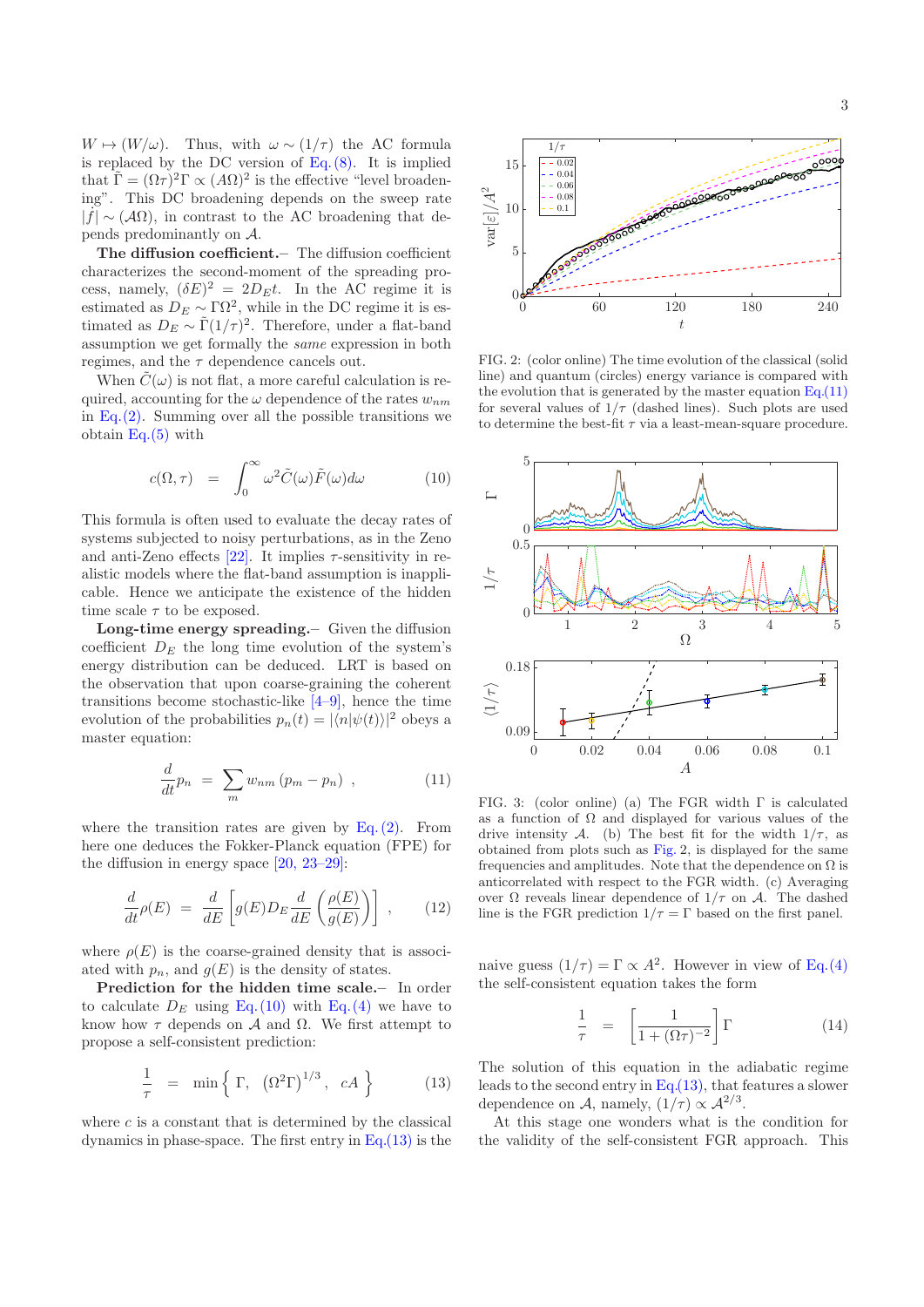

FIG. 4: (color online) Comparison of the instantaneous variance at  $Kt = 50$  for quantum (circles) and classical (solid line) simulations with the same quantity obtained from the FGR rate equation Eq. (11) (dashed line) and the FPE equation Eq.(12) (dash-dotted line) using the  $\tau(A)$  of Fig. 2c.

has been discussed in [6–8]. The key observation is that the small parameter of the theory is  $(1/\tau)/\Delta_b$  [a]. However, this condition is very difficult to satisfy for structured  $\tilde{C}(\omega)$  band-profiles (as in Fig. 1) because stretches of flat-band are very small, especially in the vicinity of sharp peaks. The FGR picture should therefore be supplemented with an additional parameter  $\tau$  that cannot be determined self-consistently from FGR considerations alone.

If the FGR validity condition  $(1/\tau) \ll \Delta_b$  is violated, then  $\tau \ll \tau_{cl}$ . This requirement of having nonperturbative mixing of levels prior to  $\tau_{cl}$  is in-fact a necessary condition for detailed semi-classical correspondence. If detailed QCC holds, one should expect a leading linear dependence  $(1/\tau) \propto A$ , which is the third entry in Eq.(13). The reasoning is as follows: for sake of argumentation assume that  $C(\omega)$  possesses a peak at some frequency  $\omega_r$  that corresponds to some classical resonance. If the driving amplitude is  $A$ , then the adiabatic energy surface  $\mathcal{H} = E$  will have a variation  $\propto \mathcal{A}$  in phase space, leading to a smearing of the resonance position over an associated frequency scale  $\propto \mathcal{A}$ . Similar effect can be caused by blurring of regions in mixed phase-space.

Manifestation of the hidden time scale.– We turn to present a numerical procedure for detecting the hidden time scale. Our testing ground is the Bose-Hubbard model of  $Eq.(6)$ . Subjecting the trimer to driving as described above, we carry out both classical and quantum propagation and follow the time evolution of the expanding energy distribution  $p_n(t)$ , calculating its variance  $(\delta E)^2$  at each instant of time. In Fig.1b we plot the instantaneous variance as a function of the drive frequency  $\Omega$  after a predetermined evolution time. LRT predicts that the same dependence of  $\delta E^2/\mathcal{A}^2$  on the drive frequency  $\Omega$  would be obtained for all drive intensities, i.e.  $\delta E^2/\mathcal{A}^2 \sim \Omega^2 \tilde{C}(\omega = \Omega)$  (solid black line). While at low drive intensities this is indeed roughly the case, higher intensities result in broadening of the response profile. We benchmark the theoretical predictions of the previous sections by assessing whether this non-linear response effect can be reproduced by introducing the hidden time scale  $\tau$  into the analysis.

As demonstrated in Fig. 2, the time dependence of  $(\delta E)^2/\mathcal{A}^2$  on A can be indeed reproduced by fitting the single parameter  $\tau$  in the FGR simulation of Eq. (11). The best-fit  $1/\tau$  values for various values of  $\Omega$  (Fig. 3b) are much smaller than the naive FGR-based expectation  $(1/\tau) \approx \Gamma \propto \mathcal{A}^2$  (Fig. 3a), indicating the complete failure of the standard LRT. This is a-priori expected from the former discussion of  $Eq. (13)$ , because the condition  $\Gamma < \Delta_b$  is largely violated.

The A dependence of the frequency averaged  $1/\tau$  is presented in Fig.3c. We observe that this effective width depends linearly on A, indicating that the semi-classical perspective (third entry in the r.h.s. of  $Eq.(13))$ ) is most appropriate for its determination. For comparison, the naive quadratic LRT prediction (dashed line) is nowhere near the numerical results.

Having obtained in Fig.3c the  $A$  dependence of the single parameter  $\tau(\mathcal{A})$ , we check whether it can be used in order to reproduce the full  $\Omega$  dependence of the spreading variance. Using either the FGR rate equation, Eq.(11), or its coarse-grained FPE version Eq.(12), we show in Fig.4 that the details of the line broadening are accurately reproduced. The dependence of  $1/\tau$  on  $\Omega$  can therefore be neglected in practice. Still, there is a weak modulation in the middle panel of Fig. 3 that exhibits anti-correlation with the  $\Gamma$  of the top panel. We attribute this modulation to a residual FGR effect implied by the discussion of Eq.(13): wherever the FGR condition is not violated, it predicts a larger  $1/\tau$  compared with the linear semiclassical estimate.

Conclusions.– The analysis and numerical results of this work demonstrate that the nonlinear smearing of the LRT response line-shape can be explained by introducing an effective A-dependent width  $1/\tau$  in the expression for the FGR transition rates. The determination of the hidden time scale  $\tau$  requires to go beyond the conventional FGR picture.

Acknowledgments.– This research was supported by the Israel Science Foundation (grant Nos. 346/11 and  $29/11$ ).

[1] E. Ott, Phys. Rev. Lett. 42, 1628 (1979).